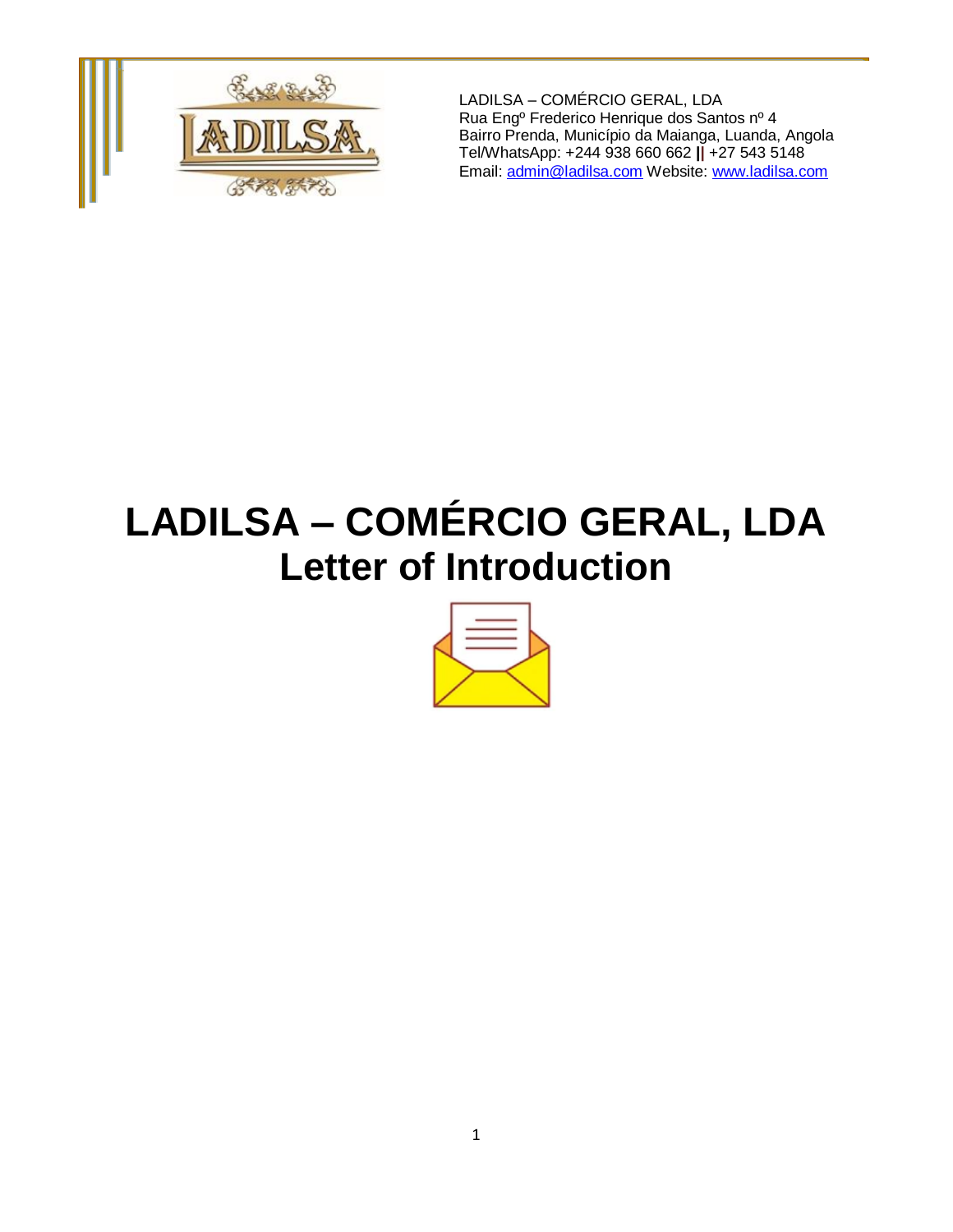

# **Table of Contents**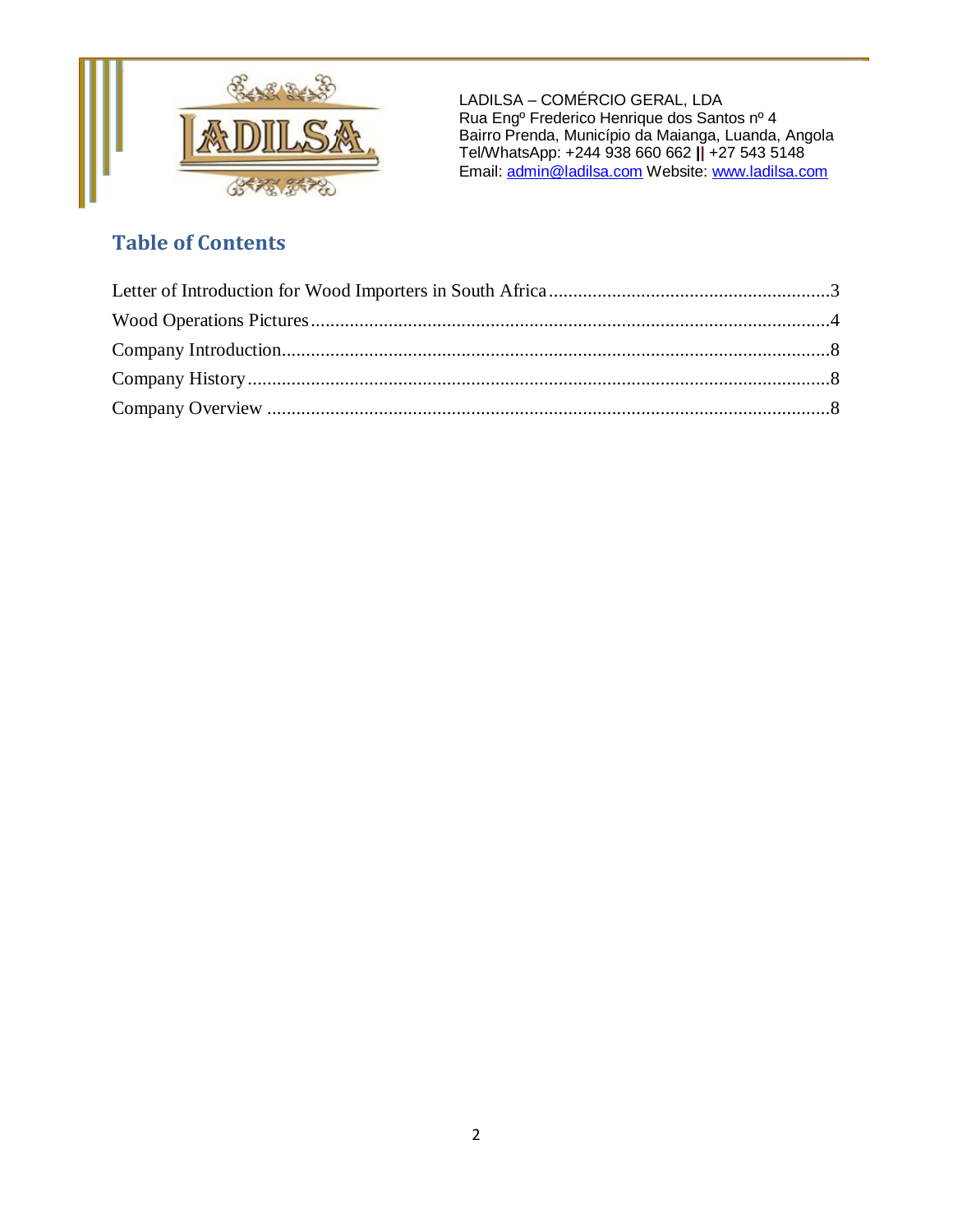

# **Letter of Introduction for Wood Importers in South Africa**

<span id="page-2-0"></span>This letter is intended for Wood Importers in South Africa. We found your contacts through Google Map and believe that you import wood from other countries; therefore, I would like to introduce what we can offer with regards to this aspect.

We explore wood in the country of Angola in the provinces of Uíge, Bengo and Cabinda. We have also secured several partnerships with other smaller scale wood explorers who have only been distributing to the local market and are anxious to work with us due to our facilitation in exporting the wood.

At the moment we are able to accommodate up to five 40" feet containers per month, and we are now focusing on the South African market.

We're enclosing a few pictures of our operations for your viewing and in case you ever want to come to Angola for a visit.

We can prepare and package the wood in cubes, beams, planks, boards or laths at the height, thickness, length and width based on client's needs. A 20" feet container filled with wood weighs approximately 27 tons with 35 cubic meter (M3) of wood while a 40" feet is obviously double that quantity.

Currently one cubic meter of wood will cost in the range of USD 600 to USD 720 depending on the wood preparation requirements specified by the client excluding shipping costs.

We'll be more than happy to submit a detailed quotation when you're ready to import our wood.

It is our desire to do business with you and eagerly look forward to your early response, which will receive our prompt attention.

Thank-you.

**Yours faithfully,**

**Agostinho Neto Joaquim Domingos**

**Founder, CEO, Director Ladilsa – Comércio Geral, Lda**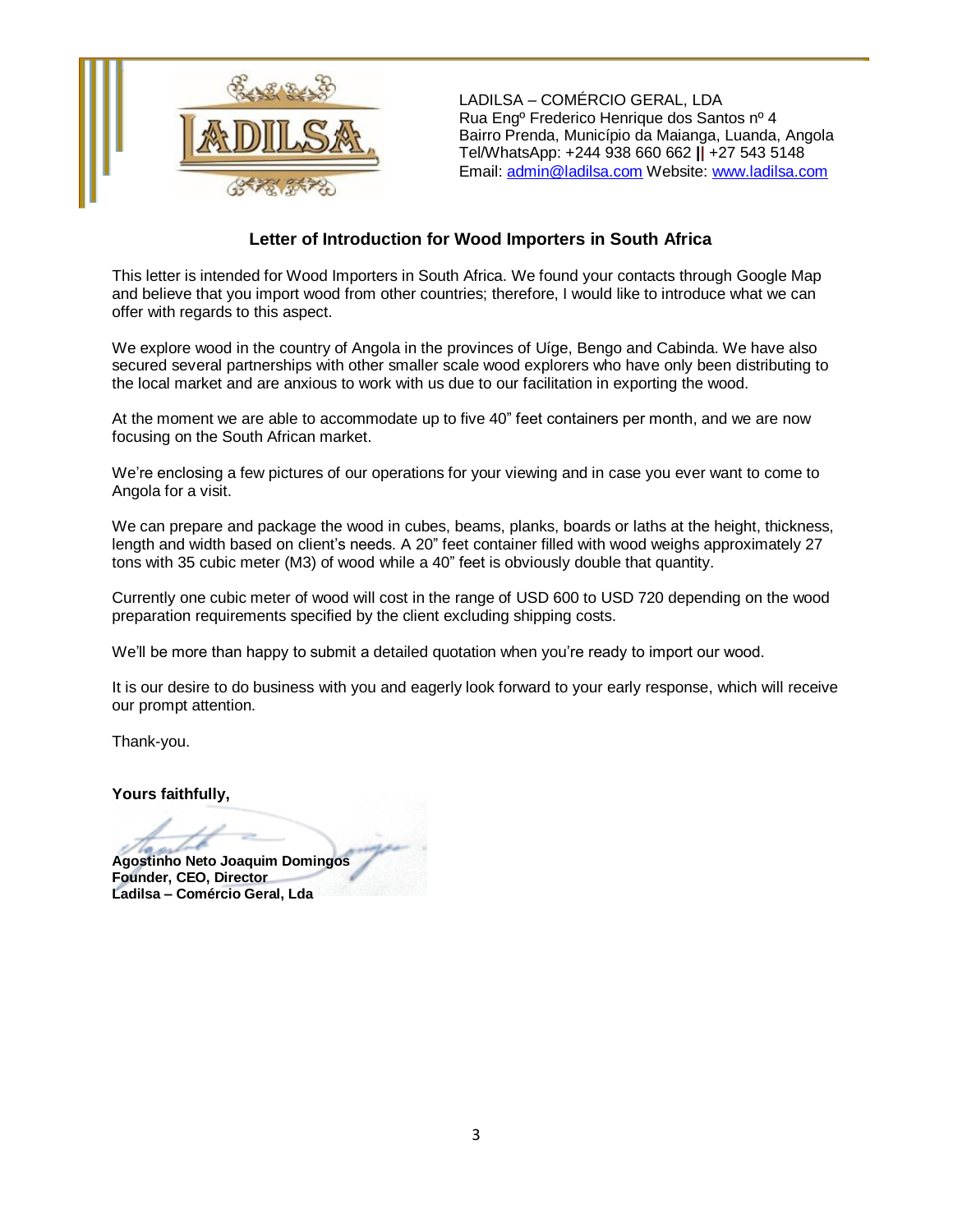

# **Wood Operations Pictures (Cabinda, Uíge, and Bengo)**

<span id="page-3-0"></span>

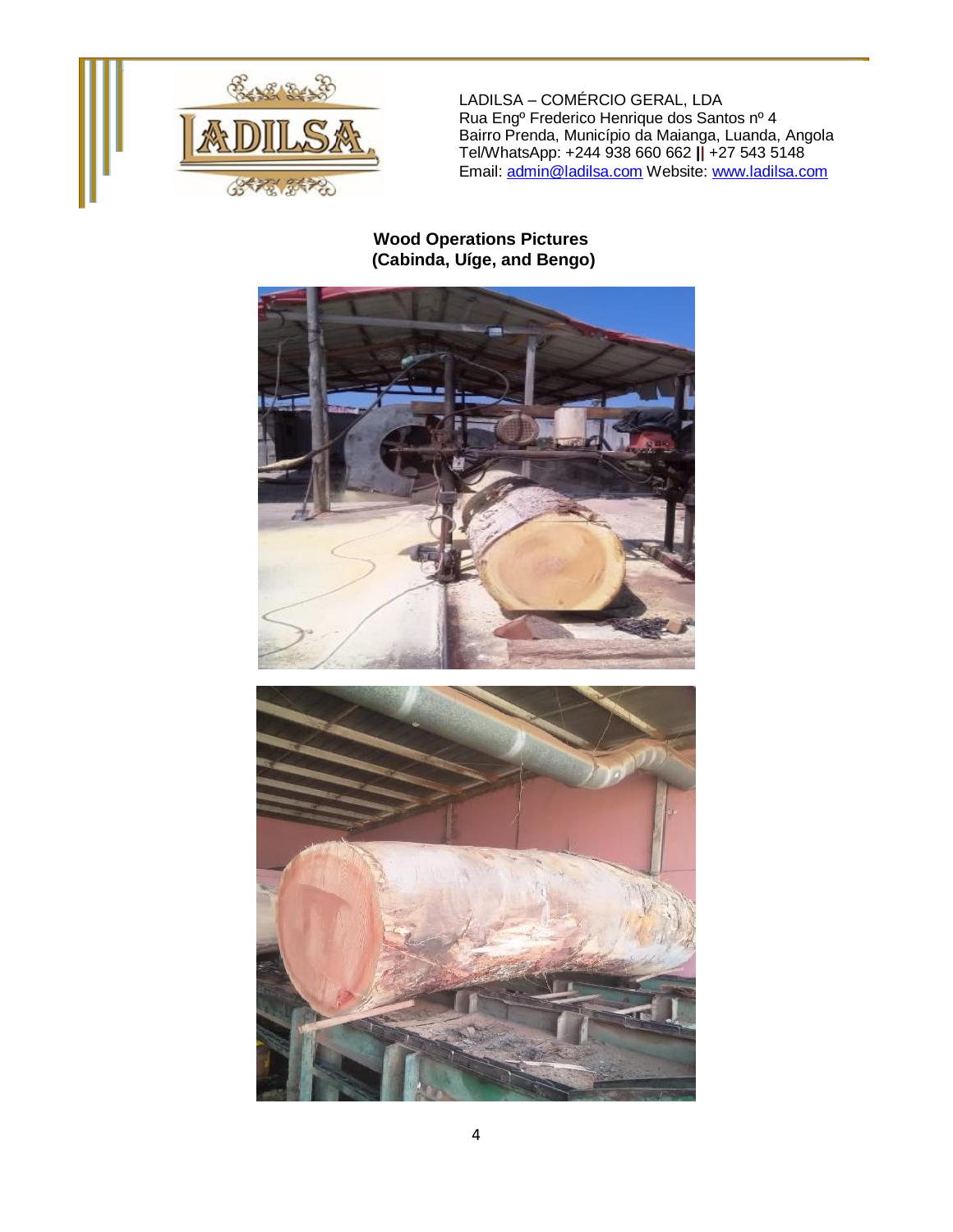



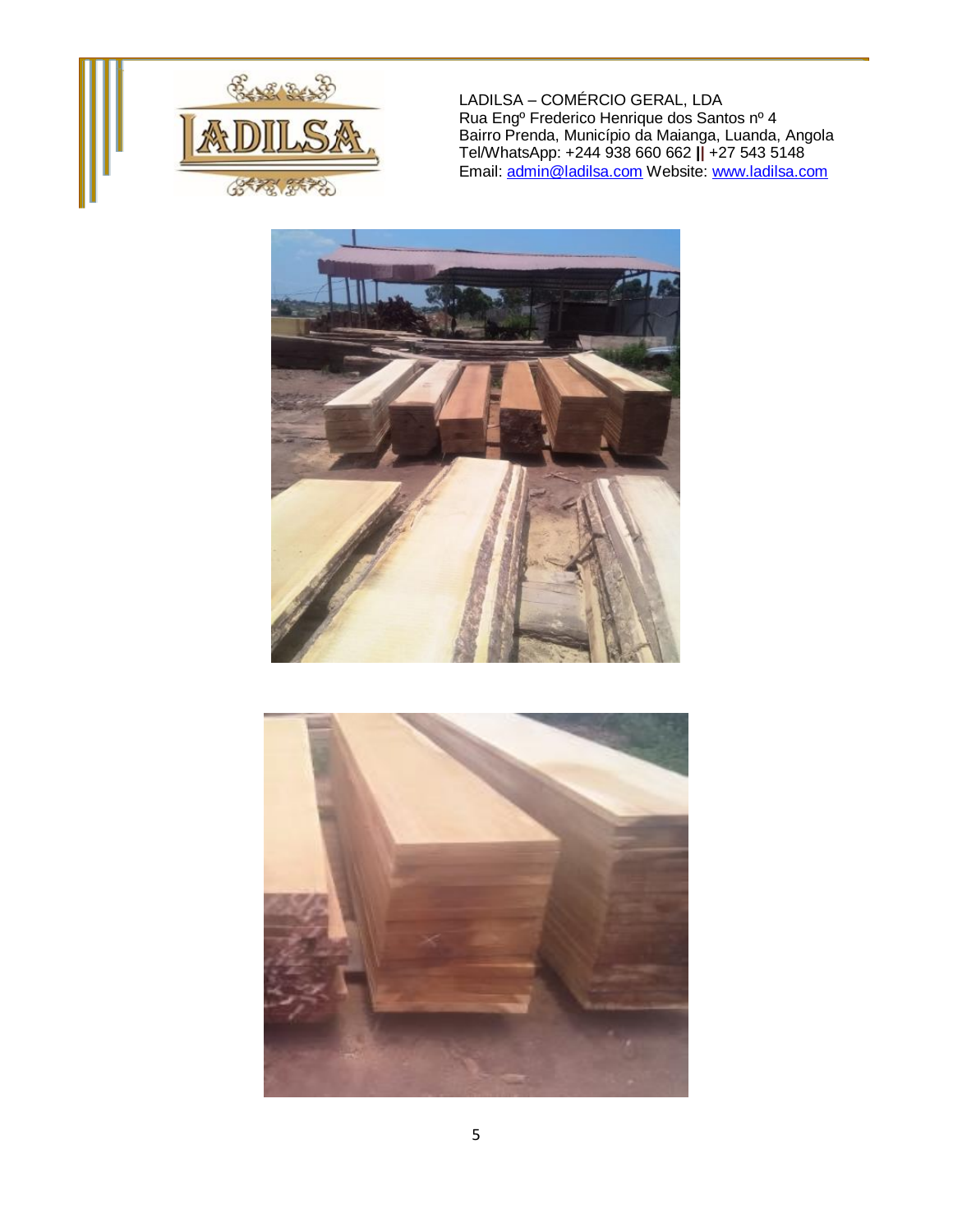





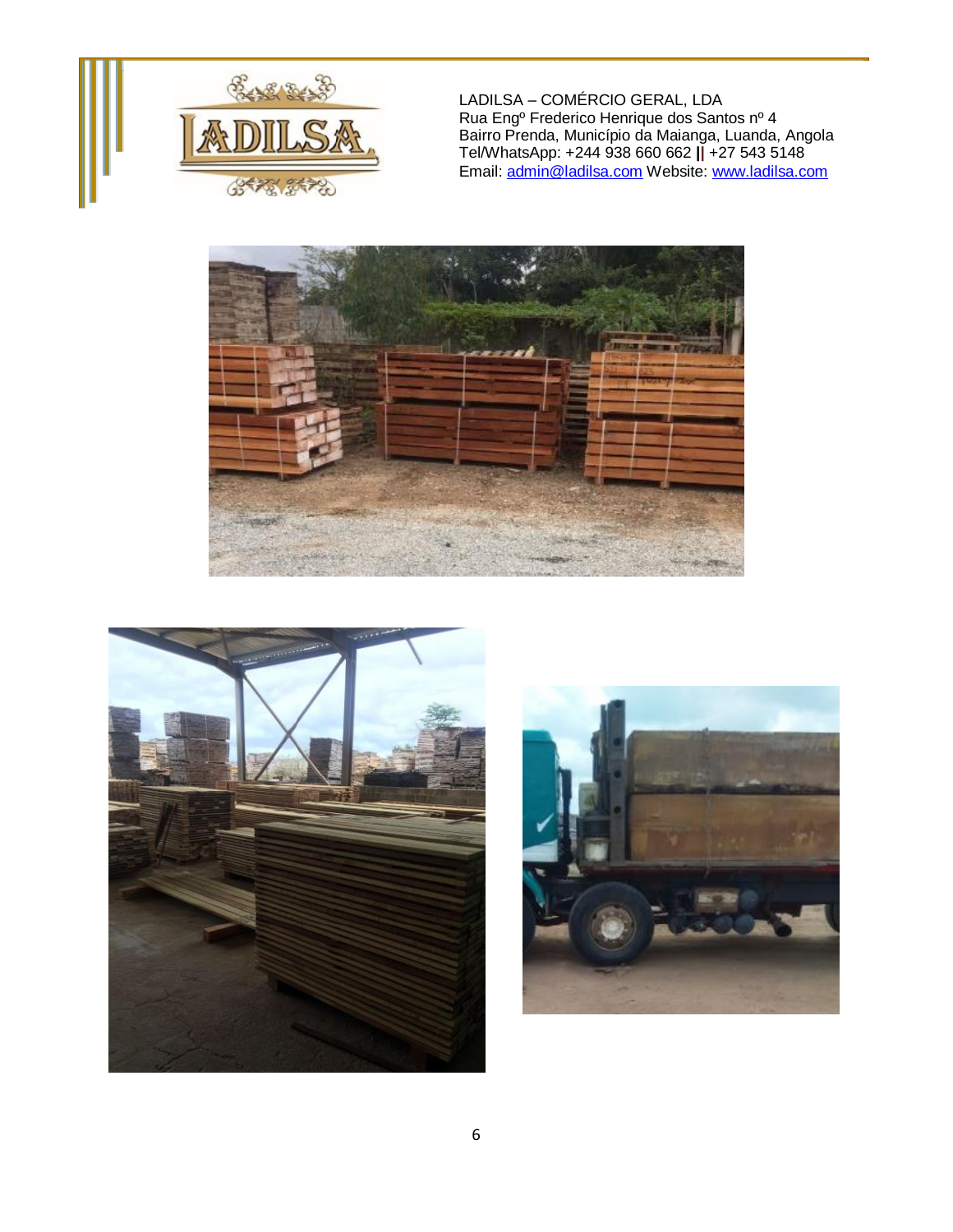



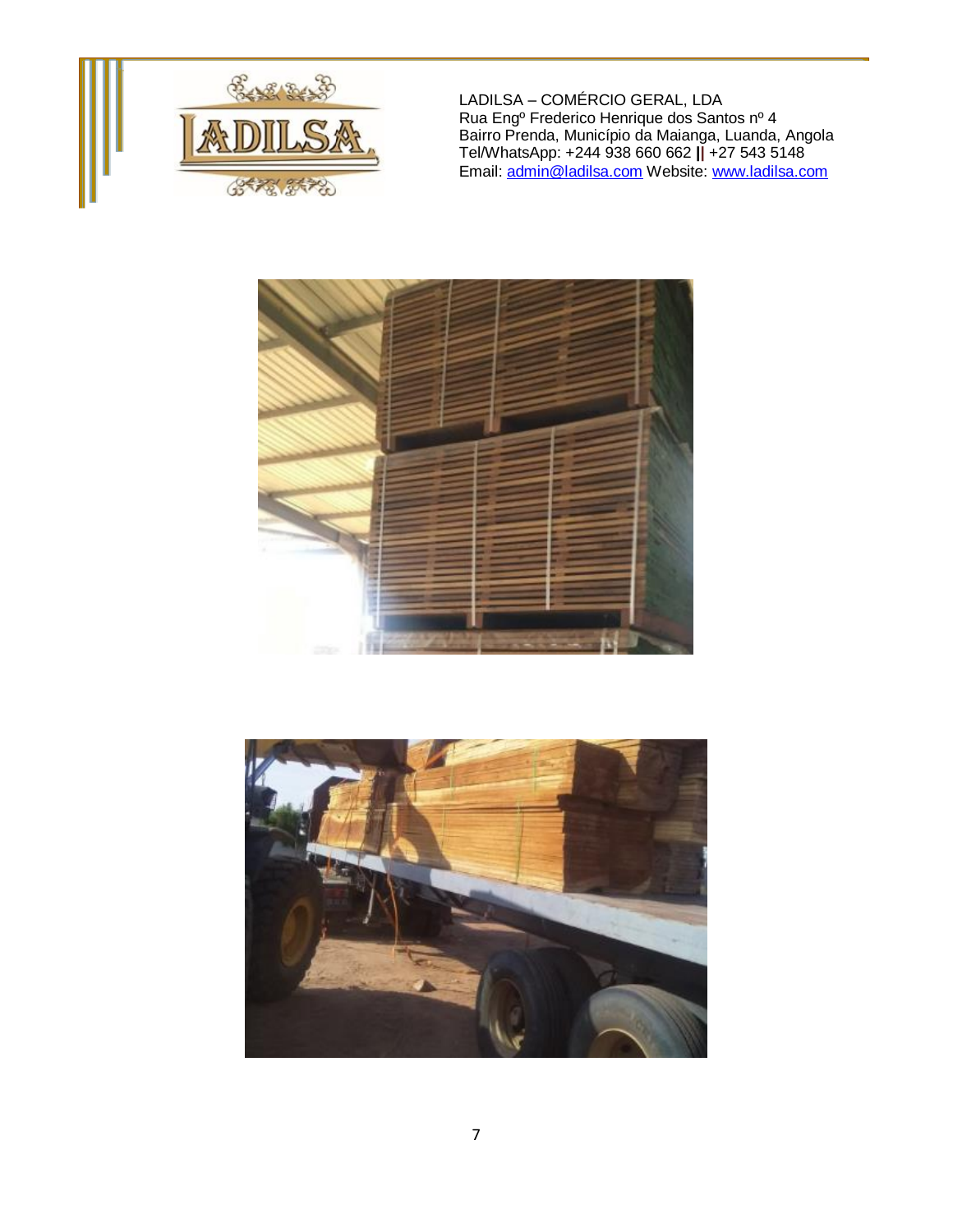

## <span id="page-7-0"></span>**Company Introduction**

Ladilsa – Comércio Geral, Lda, Identification Fiscal Number 5484046890, is situated in Engenheiro Frederico Henriques dos Santos Street nº 4, Prenda, Luanda in the country of Angola, and it is led by **Agostinho Neto Joaquim Domingos.** 

## <span id="page-7-1"></span>**Company History**

Agostinho Neto Joaquim Domingos was born in the province of Cabinda in Angola. Agostinho earned a full-ride scholarship from the renowned oil company called ExxonMobil to go study in the University of St. John's in New York City where he obtained a Bachelor's Degree of Science in Computer Science with a Business Minor.

Agostinho went on to work for ExxonMobil in Angola for 10 years where various key positions were held including Controls Advisor, Access, Controls & Applications Supervisor, and Telecommunications Supervisor.

Due to Agostinho's father passing in April of 2011, the family requested Agostinho to take over and run his father's company called Cabinter, Lda. This company was composed with over 100 national and expatriate employees. We were involved in various activities including:

- $\checkmark$  Civil and Public Construction all over Angola building several roads, social housing, residences, buildings, and general infrastructures, and water collection and distribution systems.
- $\checkmark$  General vehicle services such as maintenance, alignment, bodywork, painting, retreading and service station activities.
- $\checkmark$  Factory of Aluminum and PVC materials building doors, windows, false ceiling, and PVC pipes.

Due to the extreme economic breakdown in Angola in the year of 2017 which dragged all the way until COVID-19 also hit the world, we were forced to cease activities but managed to sell the properties of Cabinter, Lda and share the profits among family members.

Agostinho's father, who started Cabinter, Lda, held various high positions in the Government of Angola for which a couple of them included being the Governor of the Province of Cabinda and Minister of Agriculture.

Agostinho has since started Ladilsa – Comércio Geral, Lda and currently focusing on exporting wood from Angola.

View Agostinho's profile and reputation and history at: <https://www.ladilsa.com/cv-agostinho.html>

#### <span id="page-7-2"></span>**Company Overview**

Ladilsa – Comércio Geral, Lda initiated business in December of 2016 in the general retail trade selling food products, beverages, and tobacco. By the year of 2019 we had 15 small stores spread across the city of Luanda, namely in Prenda, Zamba 2, Cassenda and Luanda Sul.

Strategically, we transferred ownership of the 15 small stores to other newcomers in this type of business and moved on to wood exploration and distribution in the province of Cabinda, which was then followed in the provinces of Uíge and Bengo as well.